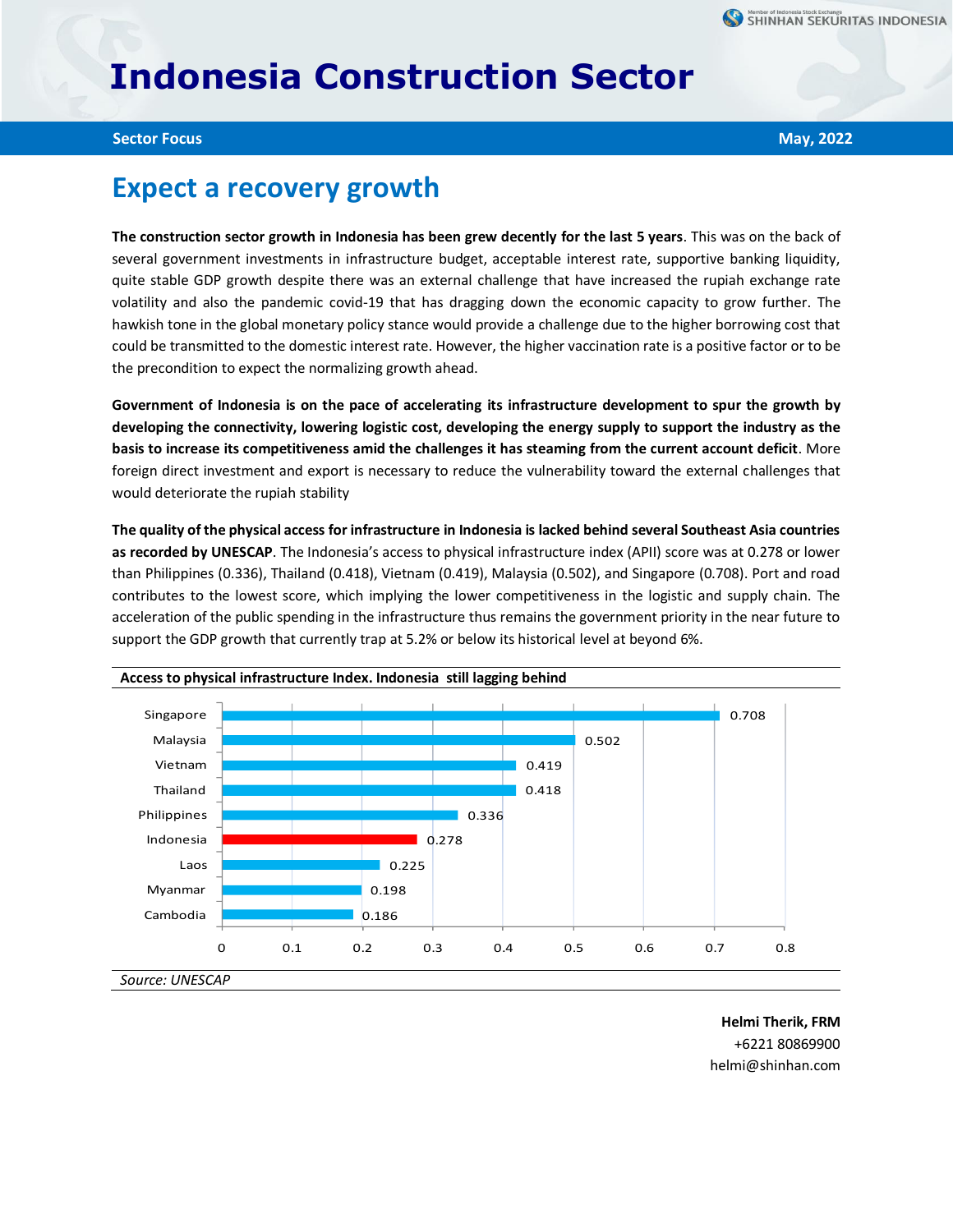**The improvement of government spending in the infrastructure has been shown through the structural reform in fiscal side by cutting the energy subsidy and reallocate it to the infrastructure spending since 2015. However, the Covid 19 has postpone the private and also government projects due to the budget reallocation or rearrangement of the priority for the health and social spending.** This made the revenue on the construction company lower. However, the sign of the economic recovery has been seen in the economic activity and also the business sector. The higher degree of vaccination as the precondition to expect the strong economic growth due to the lower possibility of the social restriction going forward. The higher people mobility, the pent up demand and strong global economic demand will have a positive impact on the GDP. Government has adjusted the infrastructure spending and the portion of the infrastructure spending in the budget that has gradually restored. This would be the growth driver for the construction company especially State Owned Enterprise (SOE) that mandated to accelerate the government program.



**Reallocation from energy subsidy to infrastructure spending since 2015 (in IDR tn)**

The Indonesia total infrastructure investment was about IDR5,529tn and the government and SOE dominates the total portion with 69% shares while the rest or 31% of the infrastructure project was owned by private sector. Electricity, port and road were the top three infrastructure investment that has been built in the last 3 years.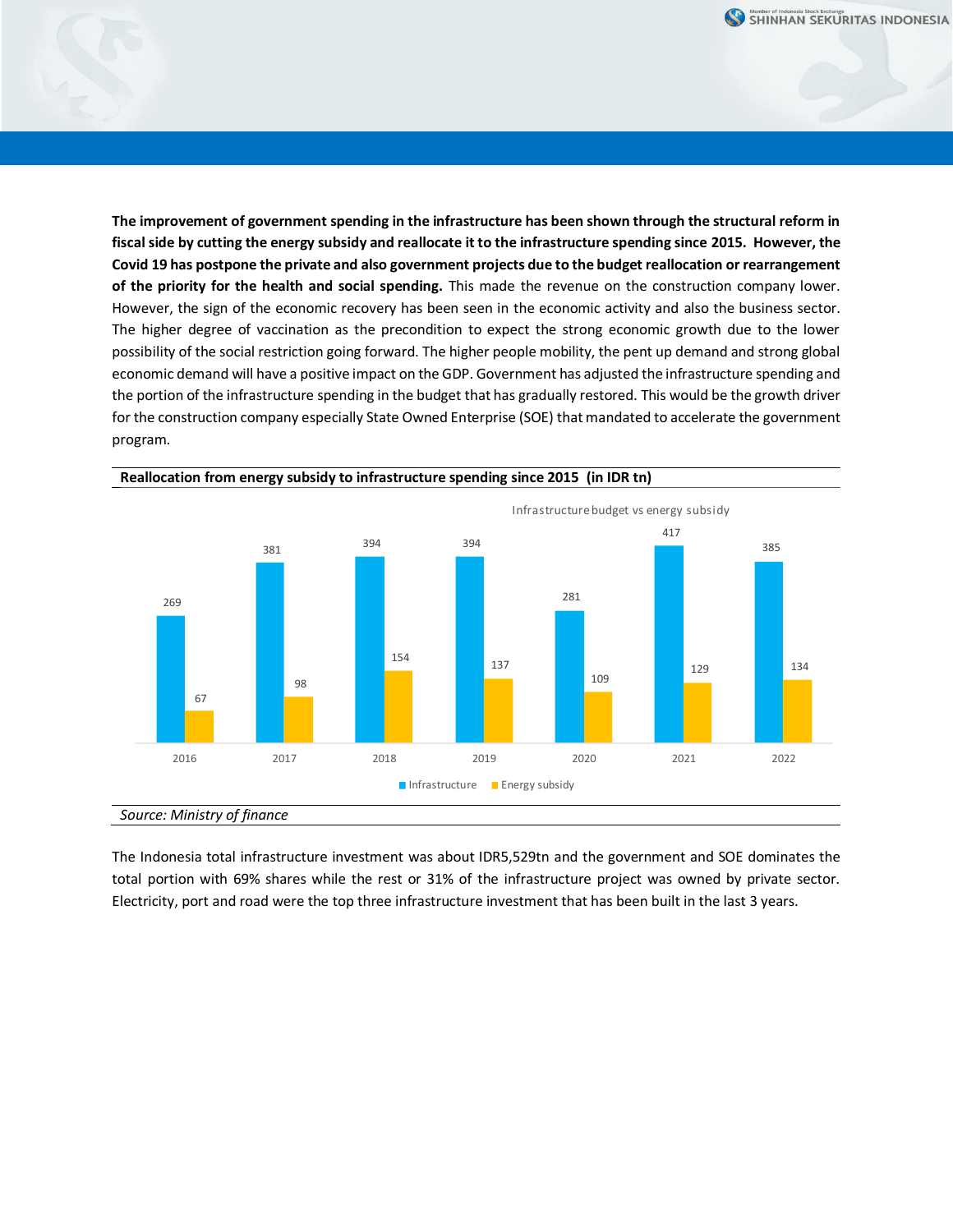



The infrastructure will remain the priority of the government spending due to the condition of the Indonesian infrastructure that would not favorable to support the strong GDP growth ahead. This is reflected in the lower infrastructure stock compares to its peer that at 43%. More infrastructure building is needed to support the capacity to cater the higher output that could generate higher GDP growth. **The lack of infrastructure stock is also seen in the higher logistic cost in Indonesia that is higher than the peer. The cost is about 24% of GDP compare to the other Asian countries at below 20%. The efficiency issue is the factor that burden the economic activity that obstruct the productivity to generate better inclusive growth.** 

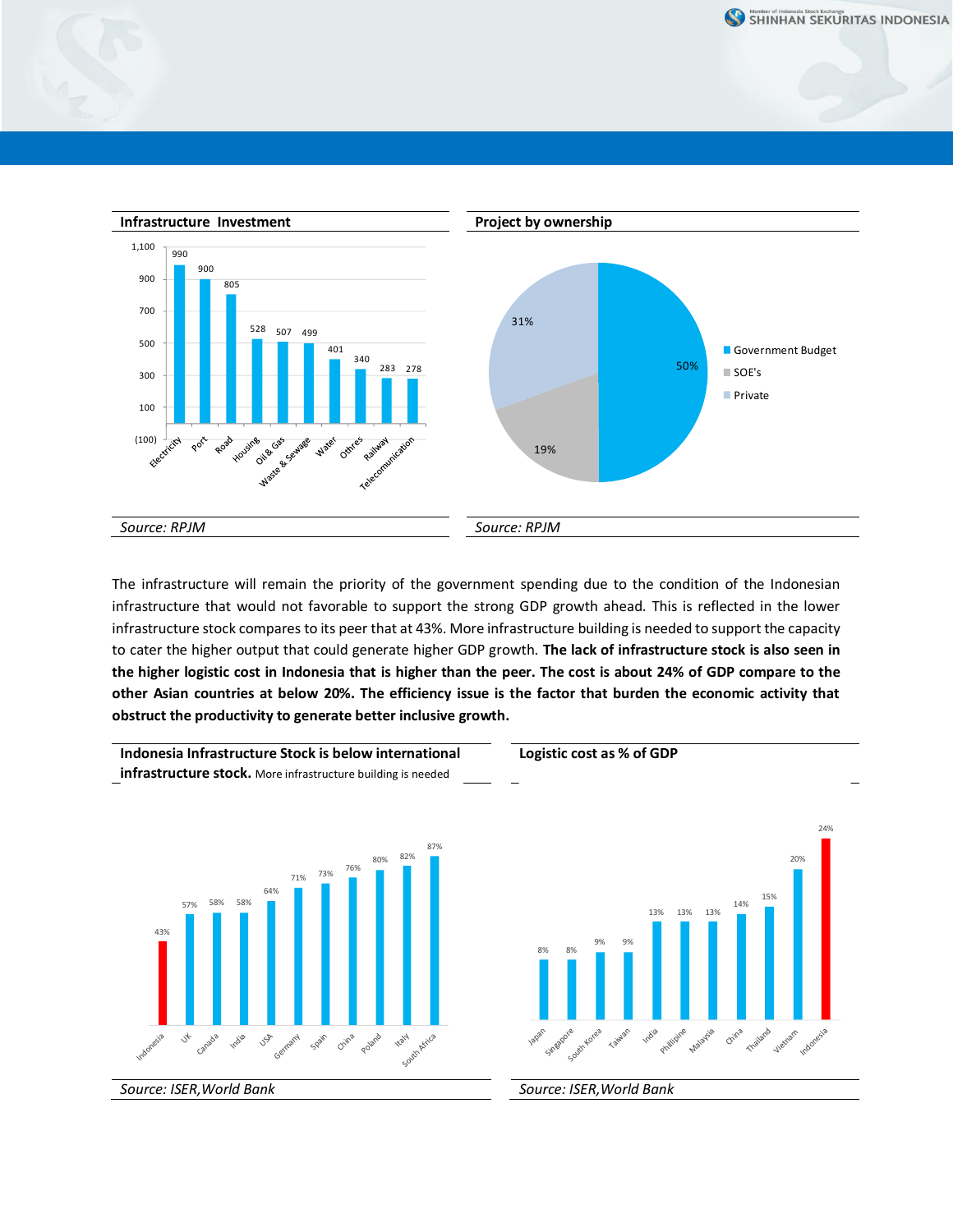

**The normalizing of the government allocation for infrastructure and the SWF (Sovereign Wealth Fund) that expected to increase the capacity of national funding for Infrastructure as the catalyst to expect the positive recovery in the construction sector amid a thought challenger amid the early stage of the recovery due to the negative impact of Covid-19**. **This is estimated to provide the better new project for the construction sector especially for the state own enterprise company.** In term of revenue the state own enterprise such as WIKA , PTPP, ADHI, WEGE, WSKT dominates the total revenue or 85% of the total revenue share. The private construction revenue growth would rely on the private property and high rise building which exposed to the interest rate and economic cycle.

**The construction of the new capital in Kalimantan will also be a catalyst for the construction sector to record performance growth in the future**. SOE companies are likely to benefit from the government's planned project to build the new capital.